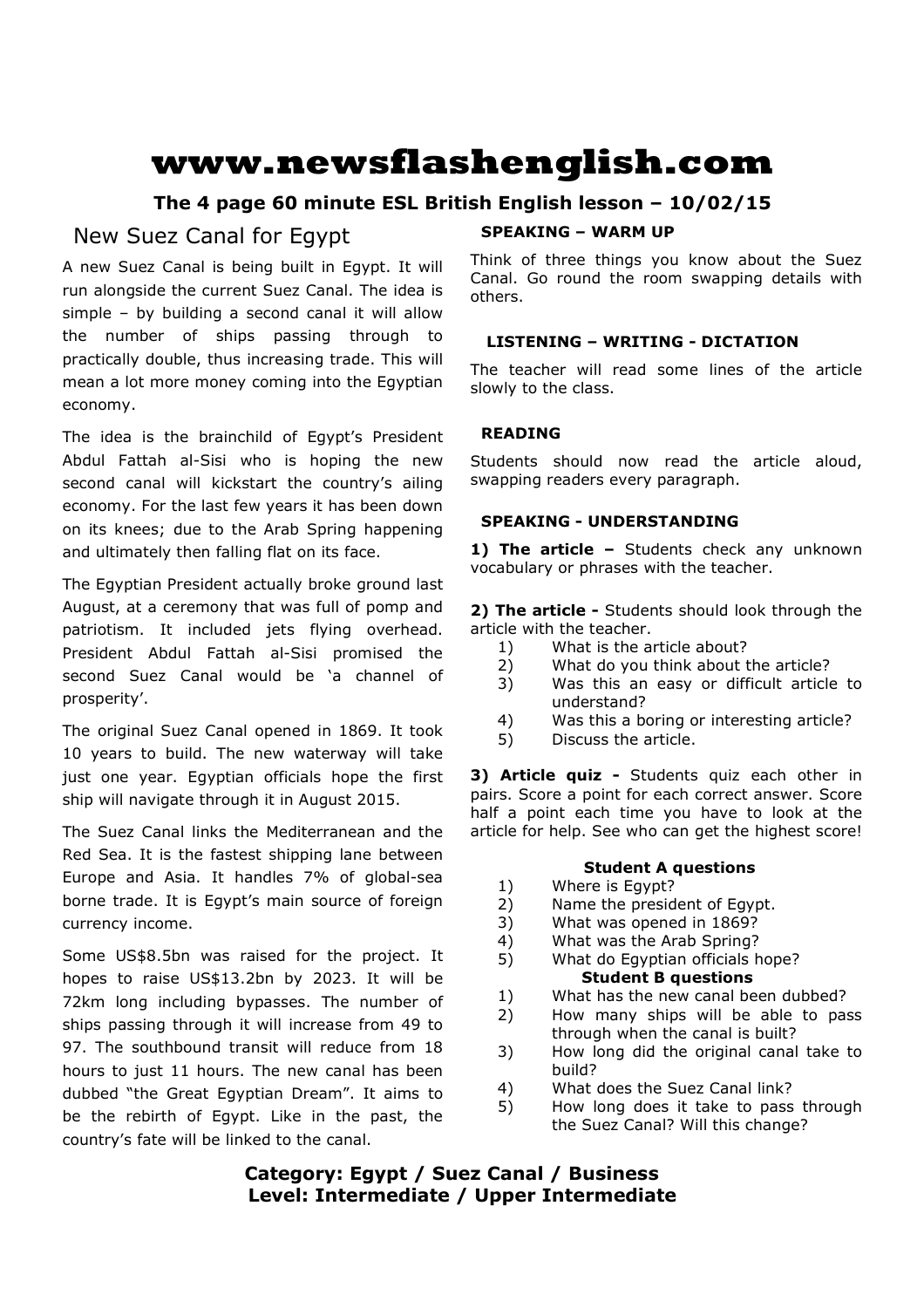# New Suez Canal for Egypt *– 10th February 2015*

# **WRITING / SPEAKING**

you can to do with **'Suez Canal***'***.** *One-two minutes.* Compare with other teams. Using your words compile a short dialogue together.

# **WRITING / SPEAKING**

*In pairs* - Choose three advantages the new Suez Canal will bring. Write them below. Talk about them!

- $1)$   $\qquad \qquad$
- 2) \_\_\_\_\_\_\_\_\_\_\_\_\_\_\_\_\_\_\_\_\_\_\_\_\_\_\_\_
- 3) \_\_\_\_\_\_\_\_\_\_\_\_\_\_\_\_\_\_\_\_\_\_\_\_\_\_\_\_

Add three disadvantages the new Suez Canal will bring. Discuss together.

 $1)$   $\qquad \qquad$ 2) \_\_\_\_\_\_\_\_\_\_\_\_\_\_\_\_\_\_\_\_\_\_\_\_\_\_\_\_ 3) \_\_\_\_\_\_\_\_\_\_\_\_\_\_\_\_\_\_\_\_\_\_\_\_\_\_\_\_

**Add** three other famous canals. Discuss together. How do they compare with the Suez Canal?

 $1)$   $\qquad \qquad$ 2) \_\_\_\_\_\_\_\_\_\_\_\_\_\_\_\_\_\_\_\_\_\_\_\_\_\_\_\_ 3) \_\_\_\_\_\_\_\_\_\_\_\_\_\_\_\_\_\_\_\_\_\_\_\_\_\_\_\_

*The teacher will choose some pairs to discuss their findings in front of the class.* 

# **DISCUSSION**

#### **Student A questions**

- 1) What do you think about what you've read?
- 2) Will the new Suez Canal benefit Egypt?
- 3) Why has the new canal been commissioned by the Egyptian president?
- 4) Do you think the new canal will be completed by August 2015?
- 5) Why is the Suez Canal so important?
- 6) Have you ever been on the Suez Canal?
- 7) Have you been on holiday to Egypt?
- 8) Would you consider a holiday along the River Nile in Egypt?
- 9) Has this been a difficult lesson?
- 10) Have you learnt anything today?

# **SPEAKING – ROLEPLAY 1**

In pairs. On the board write as many words as In groups. One of you is the interviewer. The others are one of the following people. You are in the *Egypt FM* radio studio in Cairo. Today's interview is about: *New Suez Canal for Egypt.*

- 1) President Abdul Fattah al-Sisi.
- 2) A cargo ships captain.
- 3) An Egyptian canal worker.
- 4) A tourist in Egypt.

*The teacher will choose some groups to roleplay their interview in front of the class.* 

# **SPEAKING - ROLEPLAY 2**

*In pairs.* One of you is in an internet café in your country. The other is in another country. Start a conversation that compares the Suez Canal and the Panama Canal. *5 mins.* 

#### **SPEAKING – ROLEPLAY 3**

*Student A* - You are a reporter. You are at the new Suez Canal reporting on its development during its construction. *Student B* is an engineer who is building the new canal. *Student A* interviews *Student B*. *3-5 mins.*

# **SPEAKING - DISCUSSION**

*Allow 10 minutes* – As a class.

*Discuss the following…* 

New Suez Canal for Egypt

*The teacher can moderate the session.*

# **DISCUSSION**

#### **Student B questions**

- 1) Did the headline make you want to read the article?
- 2) Will the new channel bring prosperity to Egypt?
- 3) Is Egypt now recovering from the Arab Spring? Explain.
- 4) Would you consider a holiday in Egypt? Explain.
- 5) What might you see along the shore of the Suez Canal?
- 6) How will the Suez Canal benefit Egypt's economy?
- 7) What else is Egypt famous for?
- 8) Do you think the Panama Canal does more trade than the Suez Canal?
- 9) Why are canals built?
- 10) Did you like this discussion?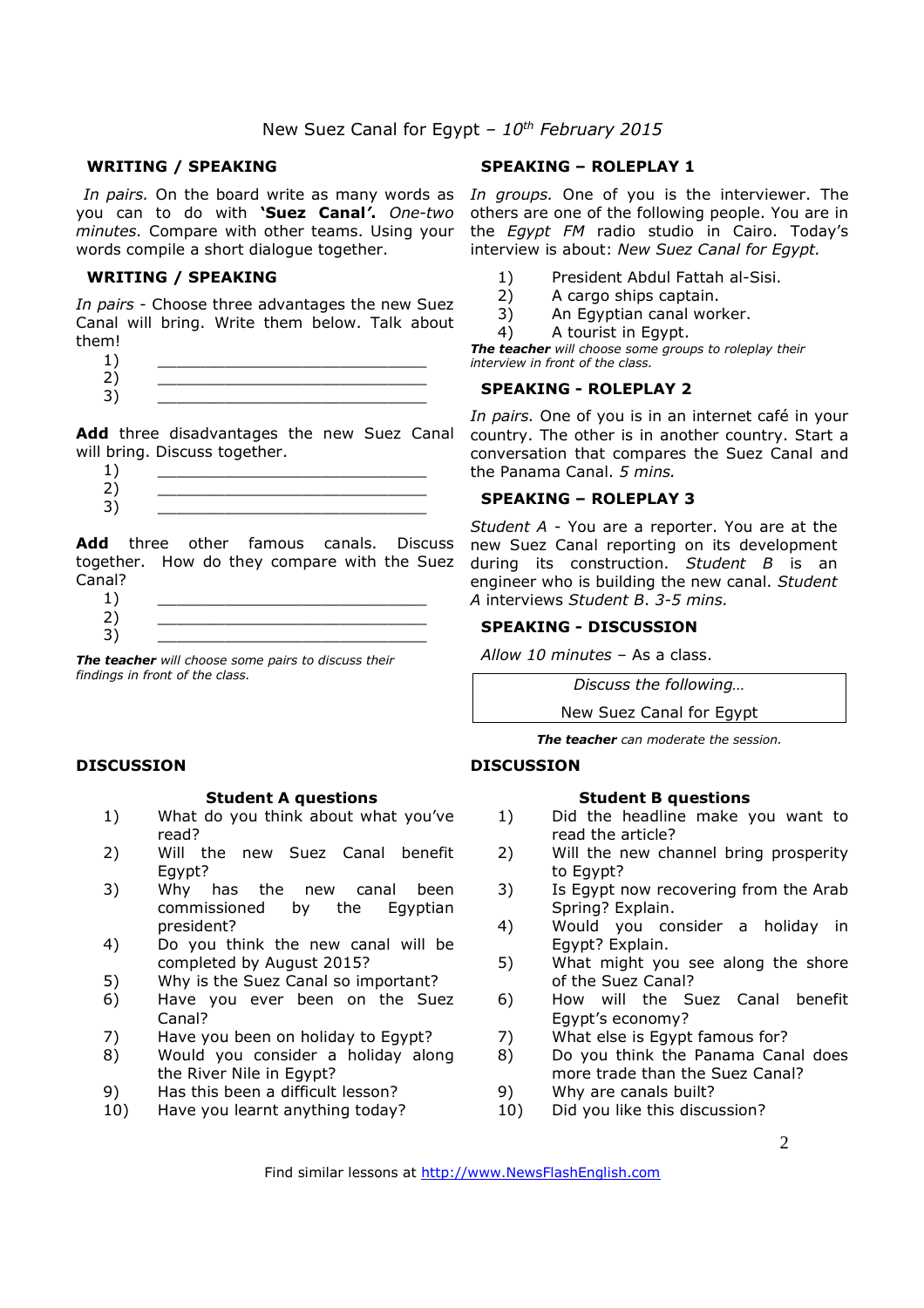# **GAP FILL: READING GAP FILL: GRAMMAR**

#### **New Suez Canal for Egypt**

A new Suez Canal is being built in Egypt. It will run alongside the current Suez Canal. The idea is simple – by building a second canal it will allow the number of ships passing through to practically  $(1)$ , thus increasing trade. This will mean a lot more money coming into the Egyptian economy.

The idea is the (2) of Egypt's President Abdul Fattah al-Sisi who is hoping the new second canal will (3) the country's ailing economy. For the last few years it has been down on its  $(4)$  ; due to the Arab Spring happening and (5) then falling flat on its face.

The Egyptian President actually broke ground last August, at a  $(6)$  that was full of  $(7)$  and patriotism. It included jets flying overhead. President Abdul Fattah al-Sisi promised the second Suez Canal would be 'a channel of (8)\_\_'.

# *prosperity / brainchild / ceremony / knees / kickstart / double / ultimately / pomp*

The original Suez Canal opened in 1869. It took 10 years to build. The new  $(1)$  will take just one year. Egyptian officials hope the first ship will  $(2)$ through it in August 2015.

The Suez Canal links the Mediterranean and the Red Sea. It is the fastest shipping lane between Europe and Asia. It handles 7% of global-sea borne trade. It is Egypt's main source of foreign currency income.

Some US\$8.5bn was raised for the (3)\_\_. It hopes to raise US\$13.2bn by 2023. It will be 72km long including  $(4)$  . The number of  $(5)$  passing through it will increase from 49 to 97. The southbound (6) will reduce from 18 hours to just 11 hours. The new canal has been dubbed "the Great Egyptian Dream". It aims to be the  $(7)$  of Egypt. Like in the past, the country's  $(8)$  will be linked to the canal.

# *rebirth / bypasses / fate / transit / waterway / project / ships / navigate*

#### **New Suez Canal for Egypt**

A new Suez Canal is being built in Egypt. It will run alongside the current Suez Canal. The idea is simple – by building a second canal it will allow the number of ships passing through to practically double,  $(1)$ \_ increasing trade.  $(2)$  will mean a lot  $(3)$  money coming (4) the Egyptian economy.

The idea is the brainchild of Egypt's President Abdul Fattah al-Sisi who is hoping the new second canal will kickstart the country's ailing economy. For the last few years it has been down on its knees; (5) to the Arab Spring happening and ultimately  $(6)$ falling flat on its face.

The Egyptian President actually broke ground last August, at a ceremony (7)\_ was full of pomp and patriotism. It included jets flying overhead. President Abdul Fattah al-Sisi promised the second Suez Canal (8)\_\_ be 'a channel of prosperity'.

# *would / then / this / thus / that / more / due / into*

The original Suez Canal opened in 1869. It took 10 years to build. The new waterway will take  $(1)$  one year. Egyptian officials hope the first ship will navigate through it in August 2015.

The Suez Canal links the Mediterranean (2) the Red Sea. It is (3) \_ fastest shipping lane between Europe and Asia. It handles 7% of global-sea borne trade. It is Egypt's main source (4)\_\_ foreign currency income.

Some US\$8.5bn was raised  $(5)$  the project.  $(6)$ hopes to raise US\$13.2bn  $(7)$  2023. It will be 72km long including bypasses. The number of ships passing through it will increase from 49 to 97. The southbound transit will reduce from 18 hours to just 11 hours. The new canal has been dubbed "the Great Egyptian Dream". It aims to be the rebirth of Egypt. Like (8)\_\_ the past, the country's fate will be linked to the canal.

#### *it / in / by / of / for / the / and / just*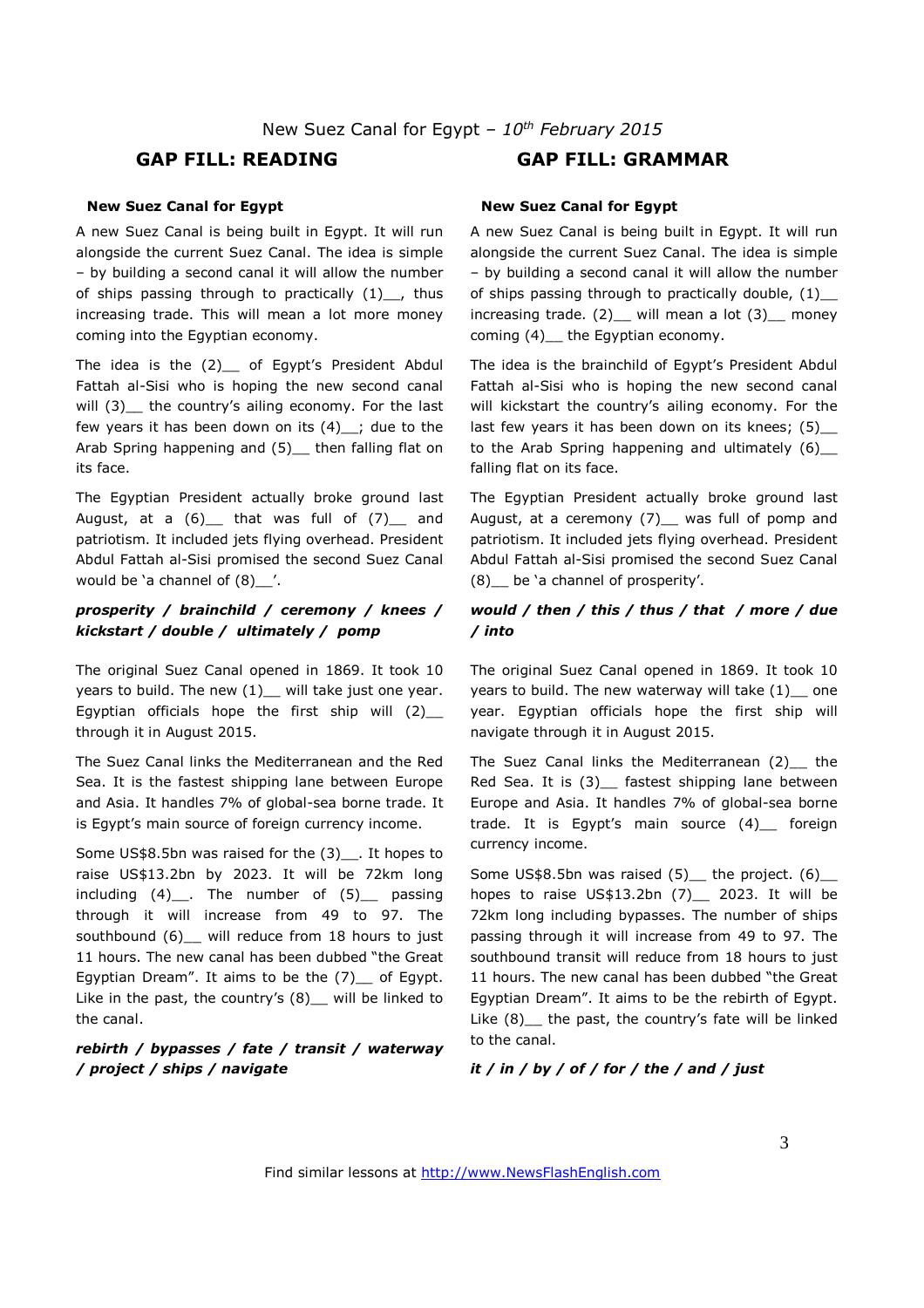# New Suez Canal for Egypt *– 10th February 2015*

# **GAP FILL: LISTENING WRITING/SPELLING**

#### **New Suez Canal for Egypt**

A new Suez Canal is being built in Egypt. It will run alongside the **alongside** the **alongside** the **idea** is simple – by building a second canal it will allow the number of ships passing through to practically double, thus increasing trade. This will mean a lot more money coming into

The idea is the brainchild of Egypt's President Abdul Fattah al-Sisi who is hoping the new second canal will kickstart the country's \_\_\_\_\_\_\_\_\_\_\_\_\_\_\_\_. For the last few years it has been down on its knees; due to \_ happening and ultimately then falling flat on its face.

The Egyptian President actually broke ground last August, at a ceremony that was full of pomp and patriotism. It included jets flying overhead. President Abdul Fattah al-Sisi promised the second Suez Canal would be 'a \_\_\_\_\_\_\_\_\_\_\_\_\_\_\_\_\_\_\_\_\_'.

The original Suez Canal opened in 1869. It took 10 years to build. \_\_\_\_\_\_\_\_\_\_\_\_\_\_\_\_\_\_\_\_\_ will take just one year. Egyptian officials hope the first ship will navigate through it in August 2015.

The Suez Canal links \_\_\_\_\_\_\_\_\_\_\_\_\_\_\_\_\_ and the Red Sea. It is the fastest shipping lane between Europe and Asia. It handles 7% of global-sea borne trade. It is Egypt's main source of

\_\_\_\_\_\_\_\_\_\_\_\_\_\_\_\_\_\_\_\_\_.

Some US\$8.5bn was raised for the project. It hopes to raise US\$13.2bn by 2023. It will be 72km long including bypasses. The number of ships passing through it will increase from 49 to 97. The \_\_\_\_\_\_\_\_\_\_\_\_\_\_\_\_\_\_ will reduce from 18 hours to just 11 hours. The new canal has been dubbed "the Great Egyptian Dream". It aims to be the rebirth of Eqypt. Like in the past, the same will be linked to the canal.

#### **www.newsflashenglish.com**

**Copyright D.J. Robinson 2015 (V1)** 

#### **WRITING / SPEAKING**

**1) On the board -** *In pairs,* list 20 things you know about Egypt. *Five minutes. Talk about each of them*.

**2) Sentence starters -** Finish these sentence starters. Correct your mistakes. Compare what other people have written.

- 1) The Suez Canal \_\_\_\_\_\_\_\_\_\_\_\_\_\_\_\_\_\_\_\_\_\_\_\_
- 2) The second Suez \_\_\_\_\_\_\_\_\_\_\_\_\_\_\_\_\_\_\_\_\_\_
- 3) Egypt \_\_\_\_\_\_\_\_\_\_\_\_\_\_\_\_\_\_\_\_\_\_\_\_\_\_\_\_\_\_\_

**3) Homework -** Write and send a 200 word email to your teacher about: *New Suez Canal for Egypt.*  Your email can be read out in class.

#### **GAP FILL READING**

#### **ANSWERS**

1) double<br>2) brainchi 2) brainchild<br>3) kickstart 3) kickstart 4) knees<br>5) ultimat ultimately 6) ceremony 7) pomp 8) prosperity 1) waterway<br>2) navigate 2) navigate<br>3) project 3) project 4) bypasses<br>5) ships 5) ships 6) transit 7) rebirth<br>8) fate fate

#### **SPELLING**

The teacher will ask the class individually to spell the following words that are in the article. Afterwards check your answers.

- 1) brainchild 2) kickstart 3) canal 4) ceremony 5) economy 6) knees 7) ultimately 8) actually 9) pomp
- 10) patriotism

#### **SPELLING**

Use the following ratings: **Pass = 12 Good = 15 Very good = 18 Excellent = 20** 

- 11) prosperity 12) original
- 13) waterway
- 14) just
- 15) officials
- 16) navigate
- 17) through
- 18) bypasses
- 19) southbound<br>20) practically practically

4

Find similar lessons at http://www.NewsFlashEnglish.com